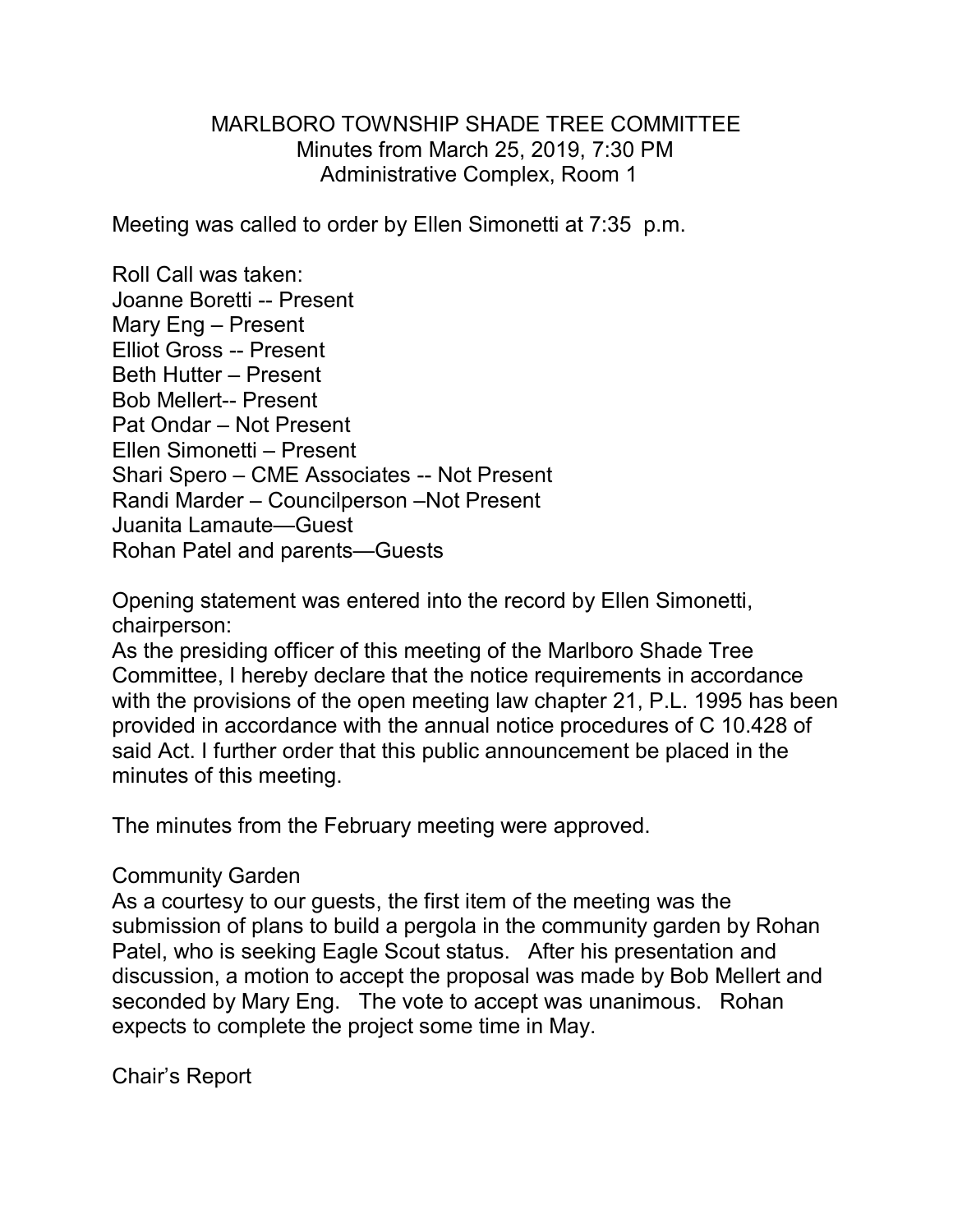1. Ellen Simonetti reported that Juanita Lamaute's application to join the Marlboro Shade Tree Committee is pending.

2. Three members of the committee, Ellen, Bob, Juanita Lamaute, and Beth Hutter, attended the Community Garden Conference at Frelinghuysen Arboretum on Saturday, March 2.

3. Three members of the committee have indicated that they will attend the Shade Tree Spring Forum at the Freehold Fire Academy on March 27. This will complete the educational requirement of the committee for the current year.

4. With the assistance of Shari Spero, Ellen and Bob completed an i-Tree survey of the Marlboro canopy. The results showed that 54.3% (+/- 1.7%) of the land in the Township is covered by trees and shrubs. The second most common coverage is lawns. This is above the average canopy cover recommended for suburban environments. The results have been forwarded to the Township administrators for sharing with other interested Marlboro governmental agencies. A follow-up review of the canopy will take place in two years.

## New Business

1. Two River Birch (*Betula nigra*) trees have been ordered for the Arbor Day planting on April 27. The official planting will take place at the 10:30 a.m. ceremony at the Marlboro Community Garden. On April 28, the committee will participate in the annual Dino Day event (Earth Day) with tree-related activities for children and information to share with adults. 2. Ellen shared with the committee the ordinance by which the committee was originally established and what changes have been made regarding terms of service.

## Community Garden

1. See above for the discussion about building a pergola.

2. The first workday of the year was March 17, and many gardeners came to help with opening the garden for the year. A second workday is scheduled for March 31.

3. Beth repainted some of the signage and Ellen purchased water-tight boxes for the clippers that are used at the compost sites.

4. As of this morning, the last available plot in the garden has been assigned and a waiting list has been established. There will be 106 active plots in the garden planted by 76 gardening families.